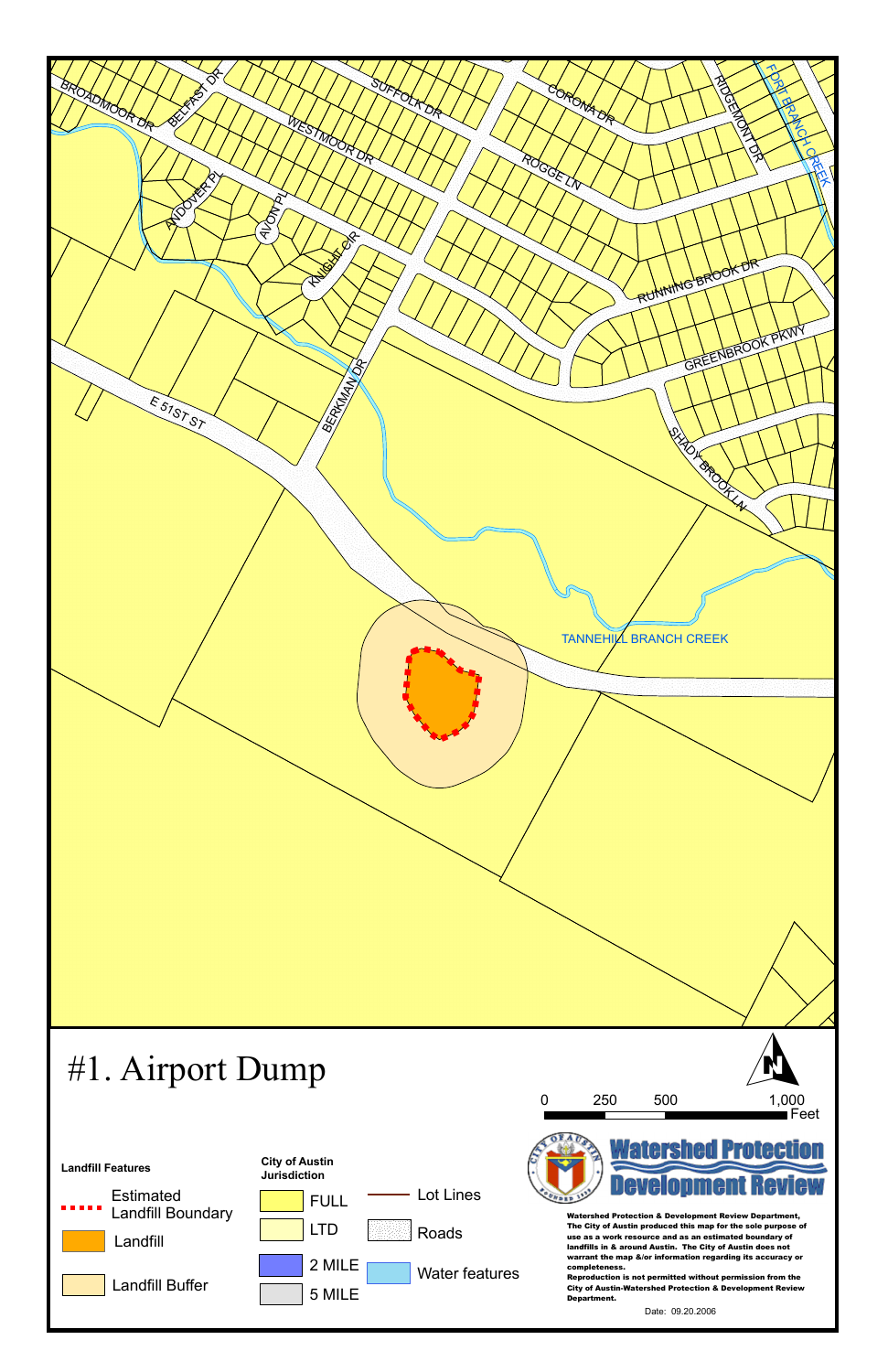# **3.1 #1, AIRPORT**

The City of Austin (COA) operated Robert Mueller Municipal Airport (RMMA) as a civil and military aviation facility continuously from 1929 until 1999. With the opening of the new Austin-Bergstrom International Airport in 1999, the COA terminated aviation operations at RMMA. As part of the RMMA closure process, the COA performed environmental assessment and remediation of the property under the Texas Commission on Environmental Quality's (TCEQ's) Voluntary Cleanup Program (VCP). The goal of VCP is to achieve regulatory environmental closure to facilitate the redevelopment of the property for both residential and commercial use. Redevelopment of the airport property is underway and includes a multi-use neighborhood including single-family residential areas as well as commercial areas and a hospital (Meuller).

During the extensive assessment and remediation activities performed at RMMA, three waste disposal areas were identified in addition to Landfill #1 (the Airport Dump). The RMMA investigation report identified these disposal areas as; WD1 (Landfill #1) and WD4, WD5, and WD7. According to TCEQ records, three of the waste disposal areas were completely removed from the property in 2001 and 2 002, and the fourth, WD7, was being investigated further as of 2004. These waste disposal areas are further described in the following paragraphs.

# *<sup>U</sup>***#1a, Environmental Site WD1, Waste Disposal Area**

area.

| Location:  | WD1 is located on the southeast portion of RMMA near Manor Road and<br>adjacent to the Long Term Parking Area. The landfill area is a mounded area<br>located on an undulating grass-covered surface adjacent to the RMMA Perimeter<br>Road.                                                                                  |
|------------|-------------------------------------------------------------------------------------------------------------------------------------------------------------------------------------------------------------------------------------------------------------------------------------------------------------------------------|
| Prior Use: | WD1 was reportedly used for the disposal of general wastes and demolition<br>debris until 1964. Historical records indicate that waste was disposed in the WD1<br>area without current standard landfill construction and controls. There is<br>minimal information regarding the types and amounts of waste disposed in this |

Extent: Assessment activities performed in the late 1990's by the COA indicated that buried waste materials were present between approximately 7 and 12 feet below ground surface, with approximately 4 feet of soil as a cap.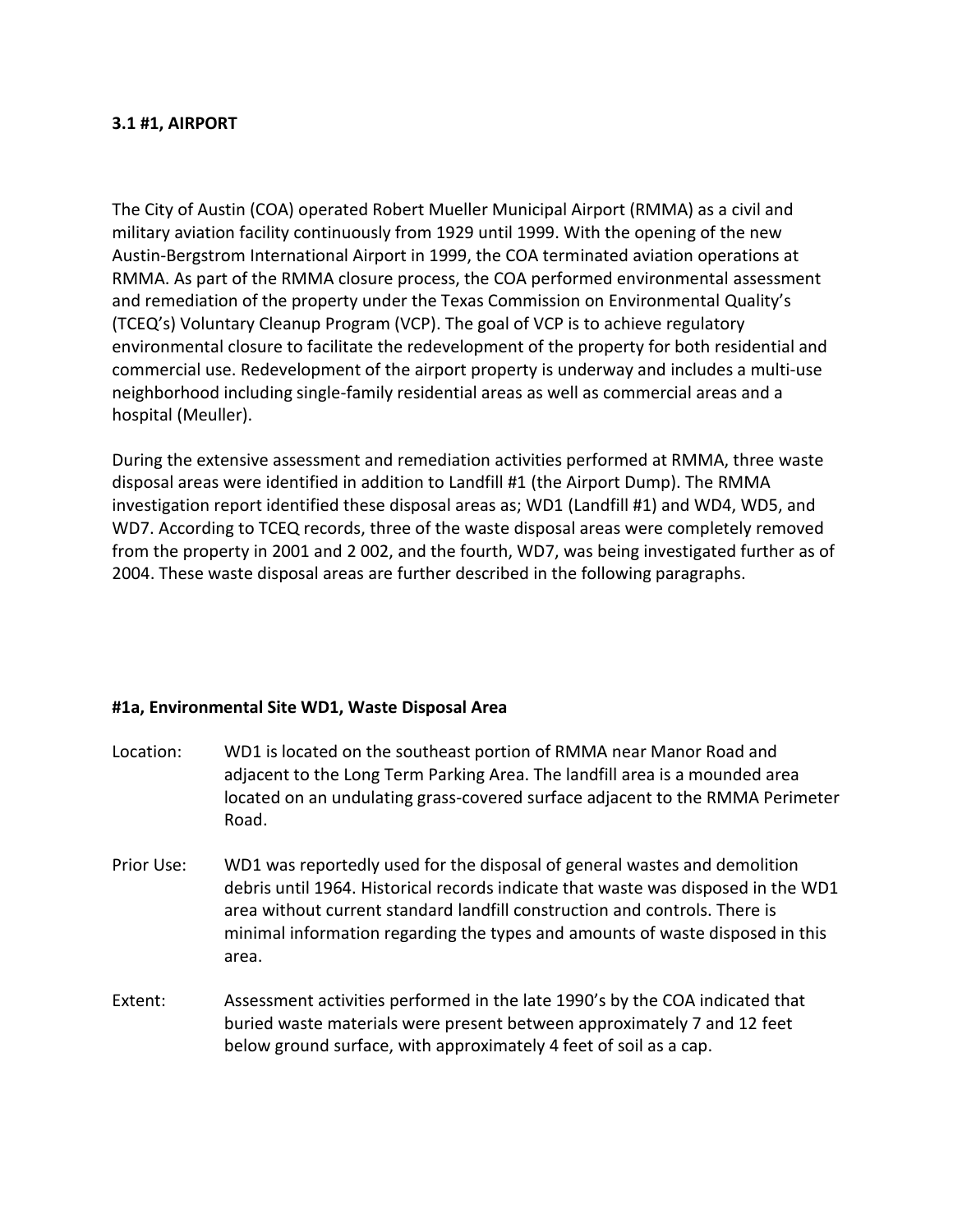- Groundwater: No contact with Groundwater. Groundwater was encountered during the installation of soil borings at depths of 16 to 26 feet below ground surface. Groundwater was not encountered in this area during response action activities.
- Remediation: Waste Removed. Response actions performed by COA or its consultants at WD1 consisted primarily of the excavation and off-site disposal of soil and buried waste materials. Analysis of final remedial confirmation samples indicated no detectable concentrations of BTEX, SVOCs, TPH, and inorganic constituents (i.e. metals) were not present at concentrations greater than the cleanup levels. Groundwater was not encountered in this area during response action activities. Remedial activities were completed at WD1 in February of 2002. Risk Reduction Standard No. 1 Closure critia met.
- Current Conditions: Site does not appear to pose a material concern to human health or the environment, or represent a regulatory violation.

### *<sup>U</sup>***#1b, Environmental Site WD4, COA Interdepartmental Fill Area**

- Location: WD4 is located on the northeastern perimeter of RMMA near the National Guard Facility, adjacent to the intersection of Old Manor Road and 51<sup>st</sup>Street.
- Prior Use: The area was, until approximately 2000, utilized by the COA's Solid Waste Services as a staging area for street sweeper waste. Reportedly, the street sweepers would unload debris at this location for eventual transfer into trucks and transport to the municipal solid waste landfill.
- Extent: Buried waste materials were encountered in a circular area approximately 150 feet in diameter and extending to a depth of approximately 3 feet below the present surface. The wastematerials at this location consisted of plastic, paper, and scrap metal, similar to the materials observed in the street sweeper waste piles. The shallow soils and fill materials overlie the Taylor Formation at this location.
- Groundwater: No groundwater was encountered during the installation of soil borings or during remedial activities.
- Remediation: Waste removed. Risk Reduction Standard No. 1 Closure criteria met.
- Current Conditions: Analysis of remedial confirmation samples indicated the presence of mercury and selenium in the excavation floor and sidewalls at concentrations slightly greater than the site-specific background concentrations. However, there are no other corresponding chemical or visual indications of environmental impact, and these exceedances were considered to be a localized variation in background levels. No organic compounds were detected in the confirmation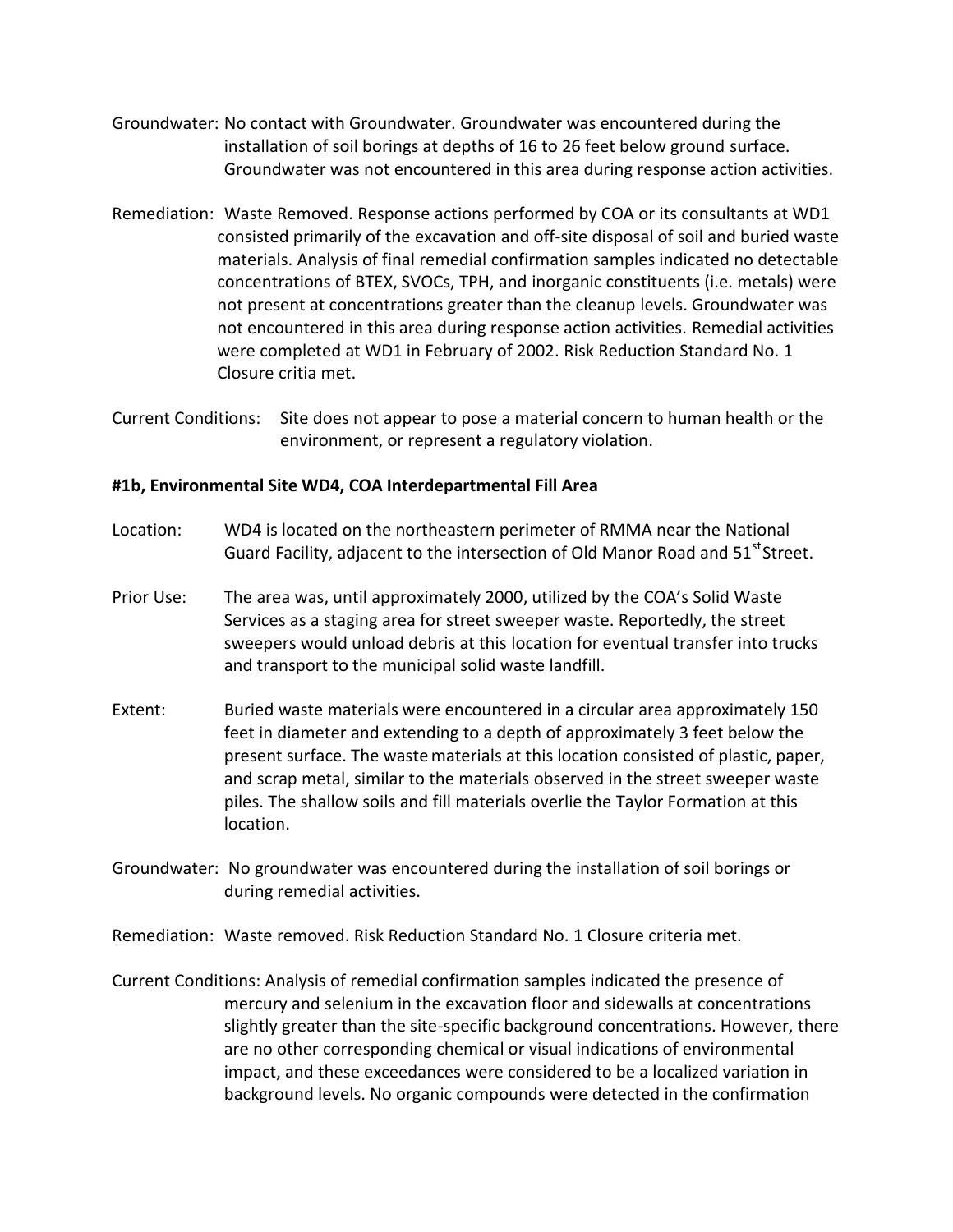samples. Current conditions associated with this site do not appear to pose a material concern to human health or the environment, or represent a regulatory violation.

# *<sup>U</sup>***#1c, Environmental Site WD5, Former Asphalt Plant Tailings / Ash Disposal Pit**

- Location: WD5 is located on the eastern portion of RMMA near the northwestern end of the former Remote Parking Area. WD5 is located on an undulating grass-covered surface adjacent to the RMMA Perimeter Road.
- Prior Use: The landfill area was reportedly used for the disposal of tailings and ash generated by an on-property asphalt plant until the early 1970s. Historical records indicate that waste was disposed of in this area without current standard landfill construction and controls. Waste materials consist of wood, asphalt, vegetation, concrete rubble, rubber, and small quantities of other materials.
- Extent: Assessment activities indicated that buried waste materials were present in a roughly circular area approximately 150 feet in diameter, and extending to a depth of approximately 10 feet.
- Groundwater: Not present. During the assessment phase, monitoring well WD5-MW-03 was installed adjacent to WD5. Toluene was detected in a soil sample collected at a depth of 15 feet during well installation. The installed monitoring well was located in the area of a local bedrock high, and groundwater was not present. Groundwater was not encountered in this area during response action activities.
- Remediation: Response actions by COA or its consultants consisted primarily of the excavation and disposal of soil and buried waste. Analysis of final confirmation samples indicated that constituents of concern were not present at concentrations greater than the cleanup levels. In conjunction with the WD5 response action, WD5-MW-03 was plugged and abandoned, and the soil around the well was excavated and disposed. Remedial activities were completed at WD1 in February of 2002. Risk Reduction Standard No. 1 Closure criteria met.
- Current Conditions: Current conditions associated with this site do not appear to pose a material concern to human health or the environment, or represent a regulatory violation.

# *<sup>U</sup>***#1d, Environmental Site WD7, Waste Disposal Area**

Location: WD7 is located on the northern portion of RMMA near East 51st Street and extends below pavement and Buildings 2662, 2494, and 2498.